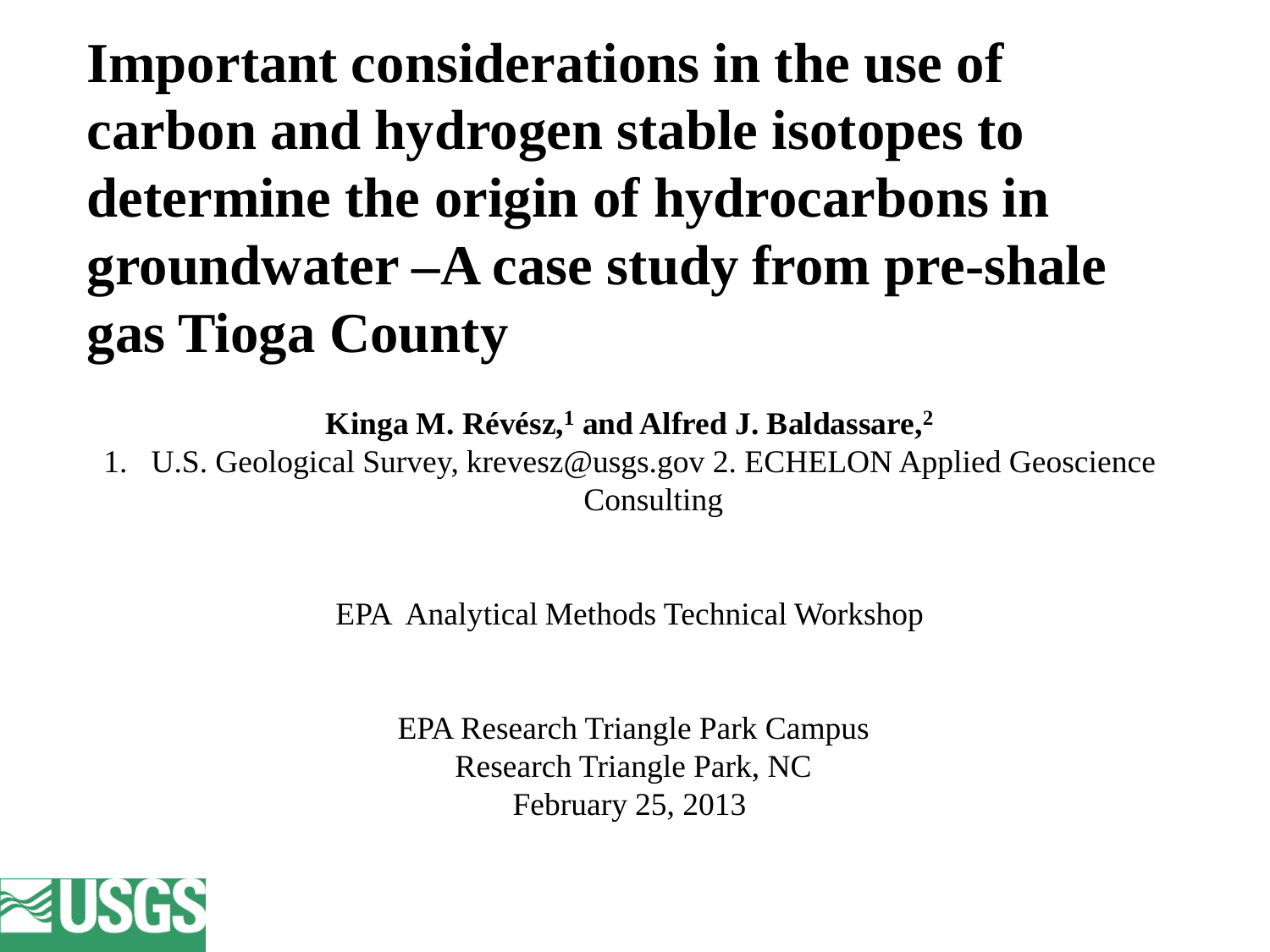#### **Study area; the circles indicate water wells where measurable natural gases were found**



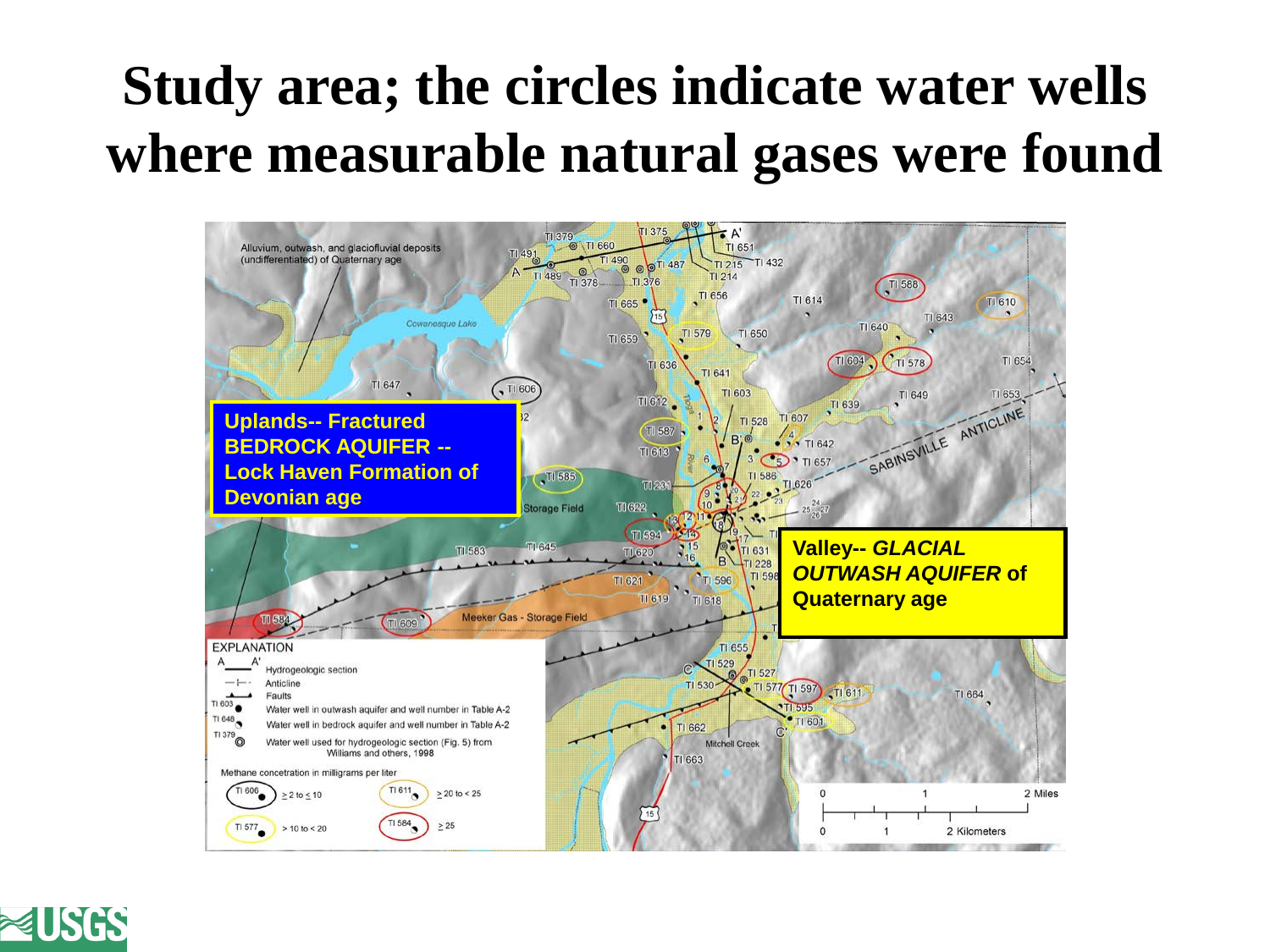# **Microbial Methane production**

1. Near-surface environment, marsh etc.  $CH<sub>4</sub>$  production by fermentation pathway:  $CH<sub>3</sub>COOH = CH<sub>4</sub> + CO<sub>2</sub>$ Isotope change: Intra-molecular fractionation:  $\tilde{\text{CH}}_3 = \delta^{13}\text{C}$  in  $\text{CH}_3$  depleted in <sup>13</sup>C; it is enriched in COOH. Product:  $CH<sub>4</sub> =$  is depleted in<sup>13</sup>C; CO<sub>2</sub> = is enriched in<sup>13</sup>C. (DIC) Concentration change:  $CH<sub>3</sub>COOH$  decreasing  $CH<sub>4</sub>$  and  $CO<sub>2</sub>$  increasing (DIC)

2. Drift gas -old, covered by glacial drift deposit.  $CH<sub>4</sub>$  production by  $CO<sub>2</sub>$  reduction pathway :  $CO_2 + 4H_2 = CH_4 + 2H_2O$ Isotope change:  $CH_4 = CH_4 =$  is depleted in<sup>13</sup>C;  $CO_2 =$  is enriched in<sup>13</sup>C (DIC); Concentration change:  $CH<sub>4</sub>$  increasing,  $CO<sub>2</sub>$  decreasing (DIC)

3. Minimal  $C_2$  and  $C_3$  production, they are very depleted in <sup>13</sup>C.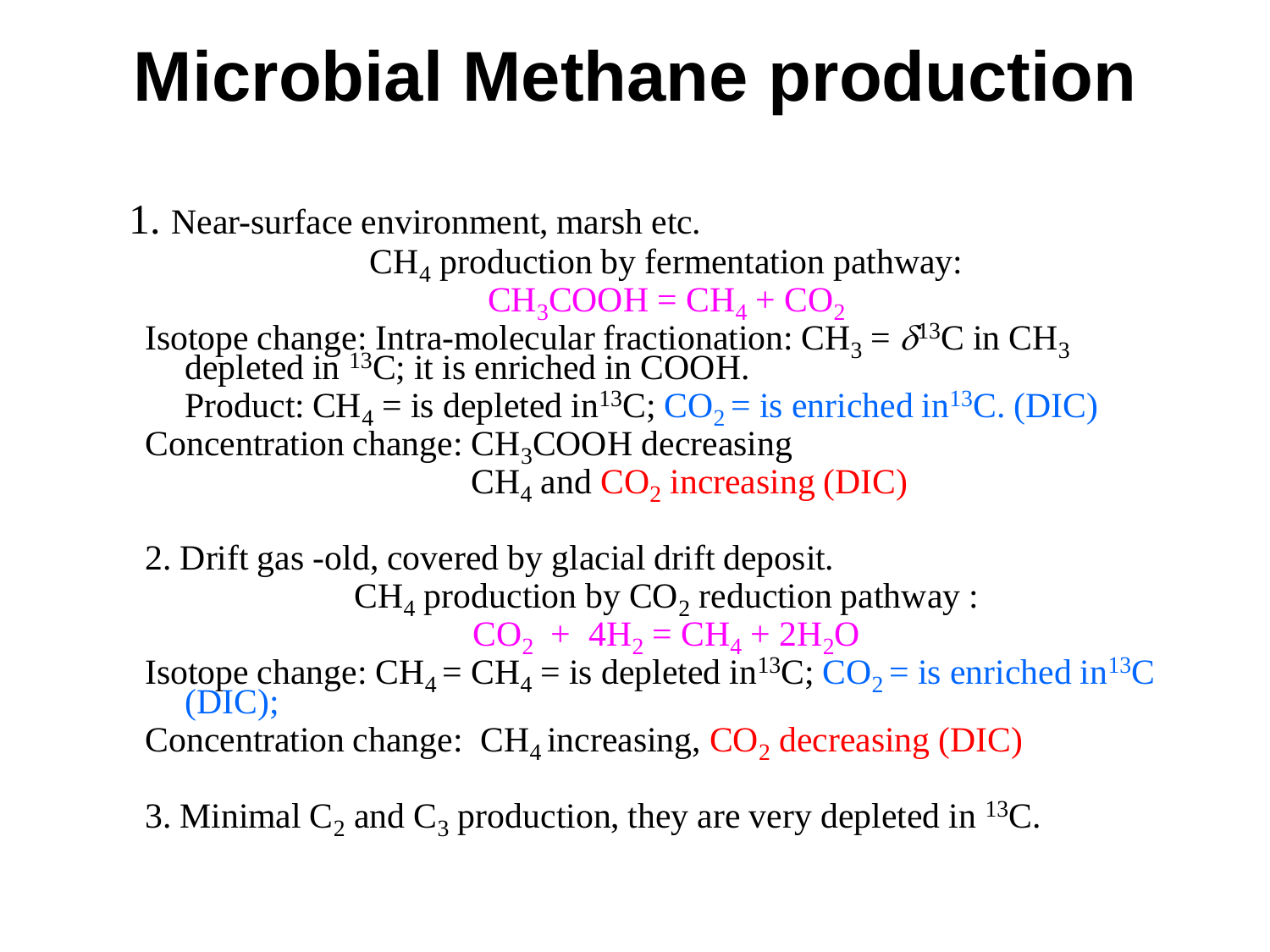# **Thermogenic Methane production**

- formed by thermal break down.
- 1. Higher hydrocarbons  $(C_2; C_3;$  etc.) are present
- 2.  $\delta^{13}$ C isotope of CH<sub>4</sub> is closer to the isotope of substrate it is produced from (more enriched than microbial).
- 3.  $C_2$  and  $C_3$  are more enriched than microbial in <sup>13</sup>C if there is any in microbial natural gas.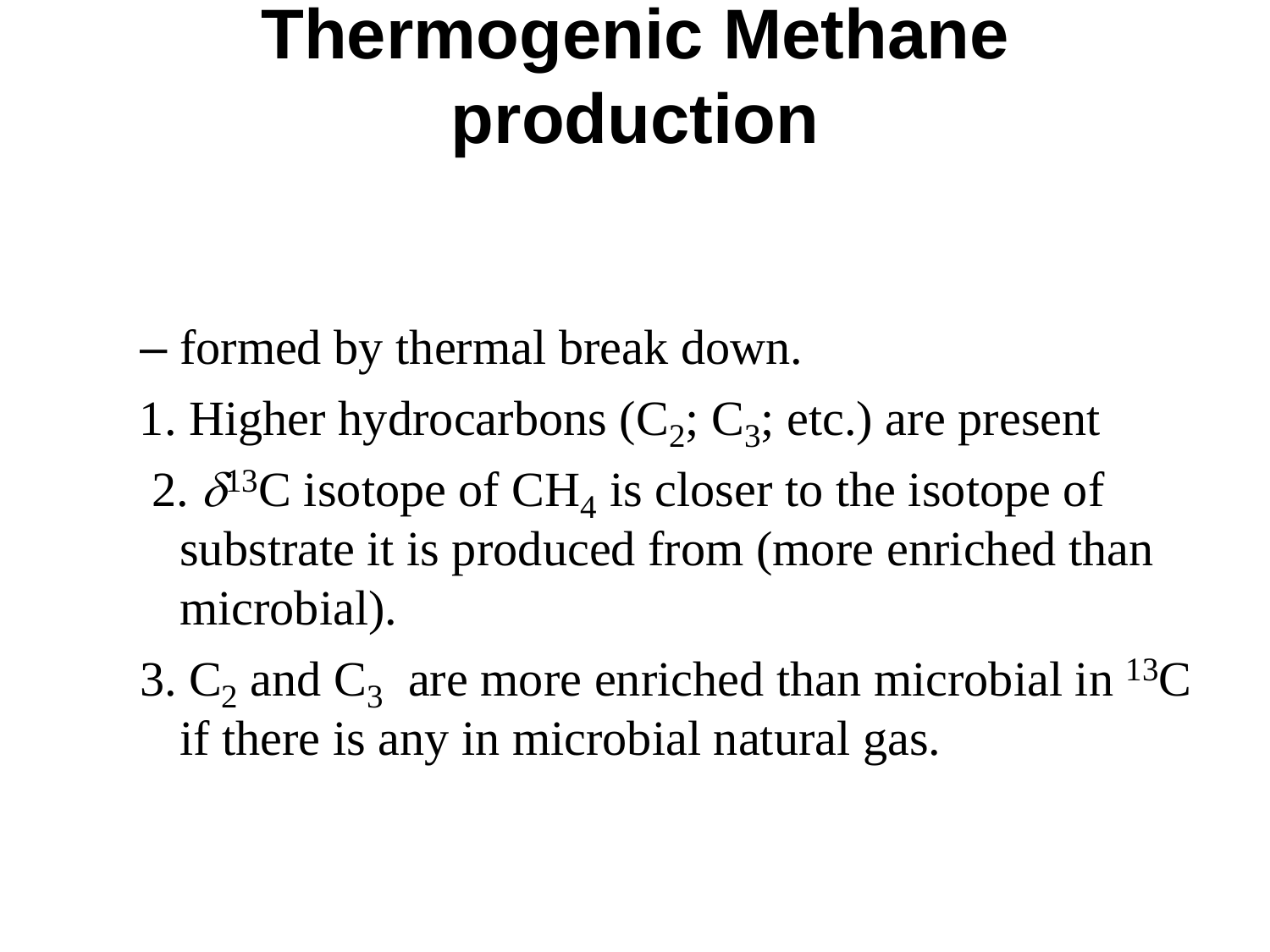# **Methane oxidation independent from production pathways**

 $2CH_4 + 4O_2 = 2CO_2 + 4H_2O$ **Concentration change:**  $CH<sub>4</sub>$  decreasing,  $CO<sub>2</sub>$  (DIC) increasing.

**13C isotope change:**

 $CH<sub>4</sub>$  becomes enriched ;  $CO<sub>2</sub>$  (DIC) becomes depleted in 13C.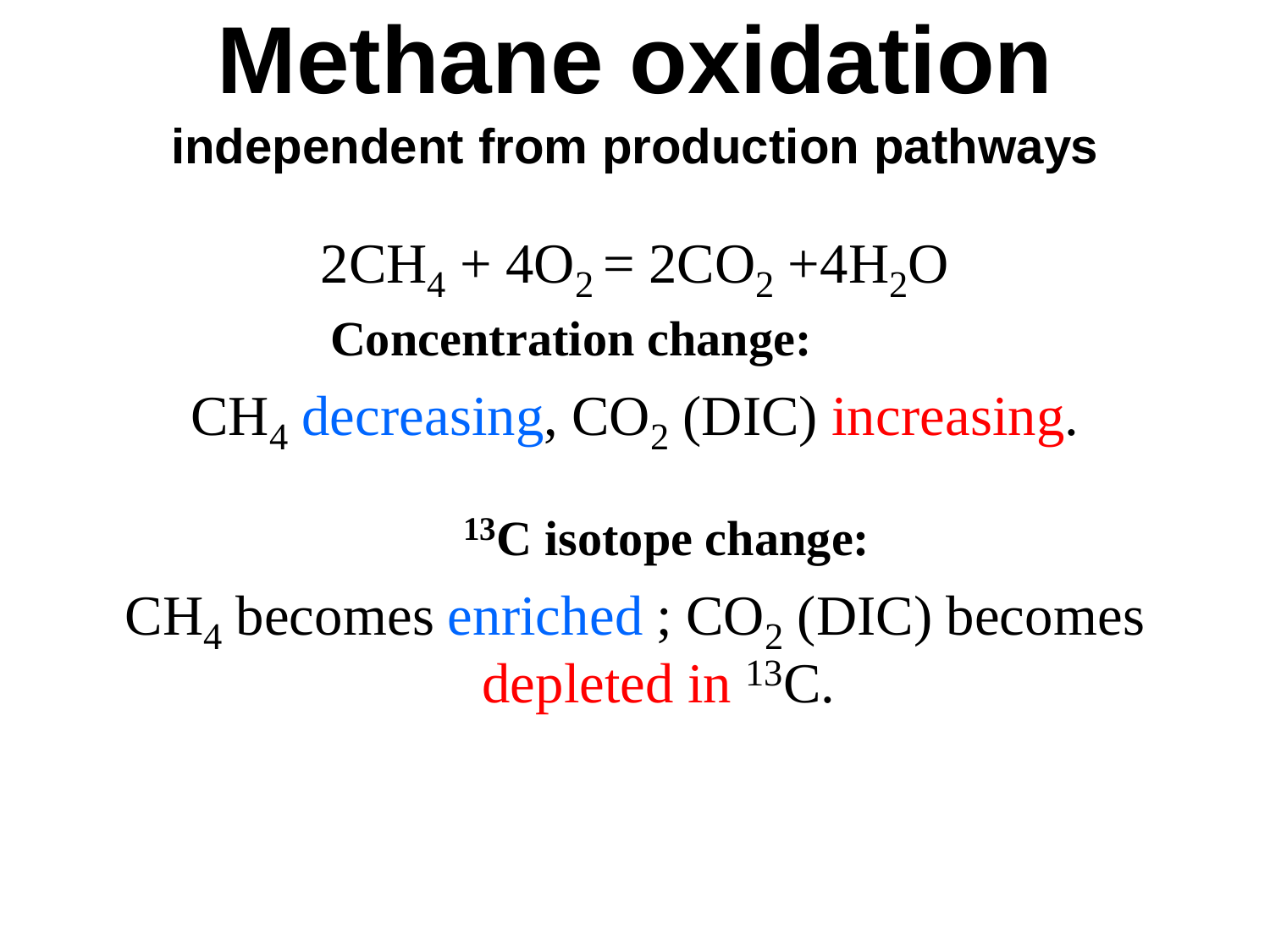### *δ***13C and** *δ***2H (D) of methane enable us to distinguish between microbial and thermogenic origin of natural gases**



After Coleman and others (1993) based on the data set of Schoell (1980)

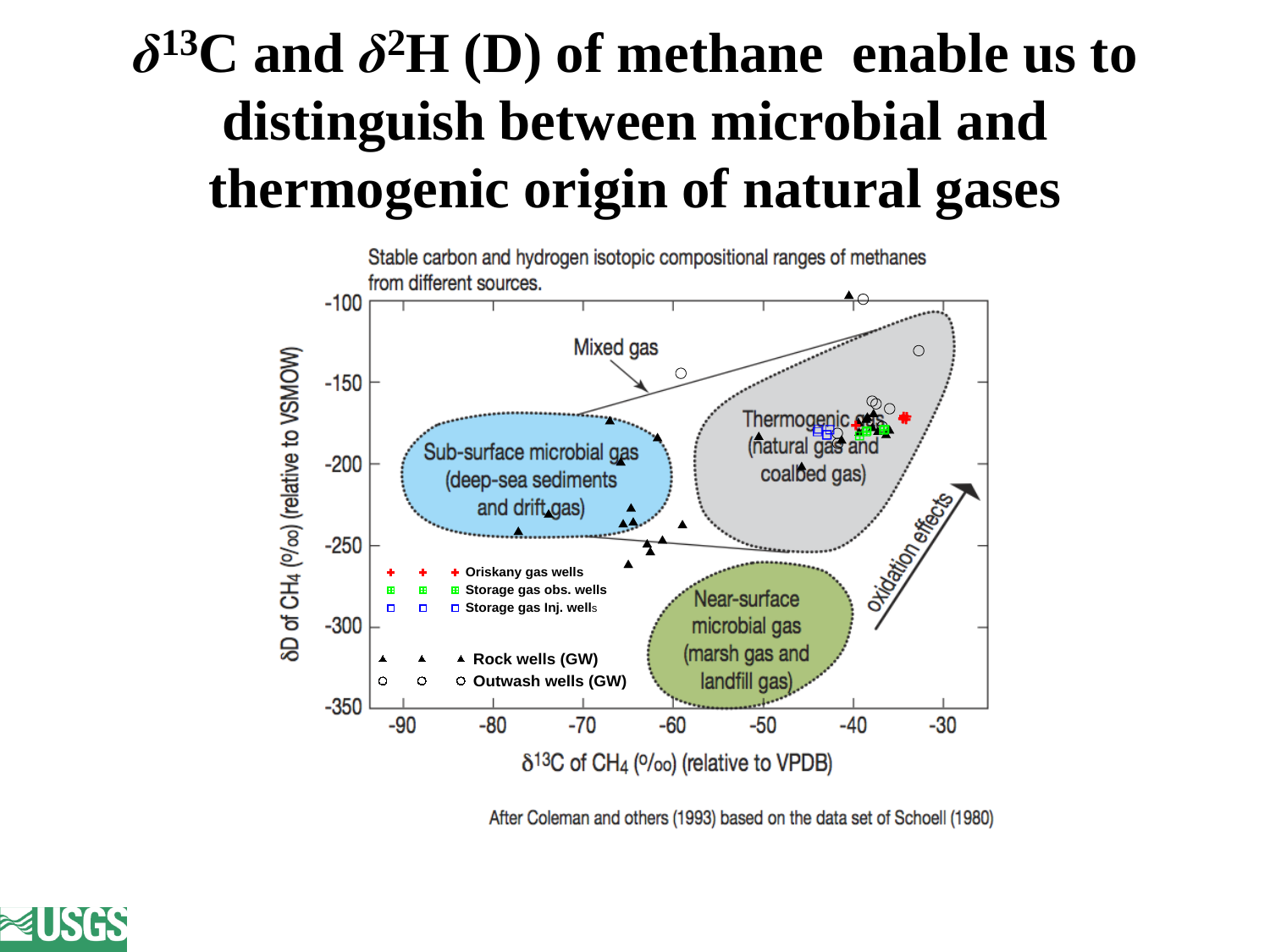#### **The δ<sup>13</sup>C of ethane with the δ13C of methane enabled us to distinguish further between different thermogenic gas origins.**



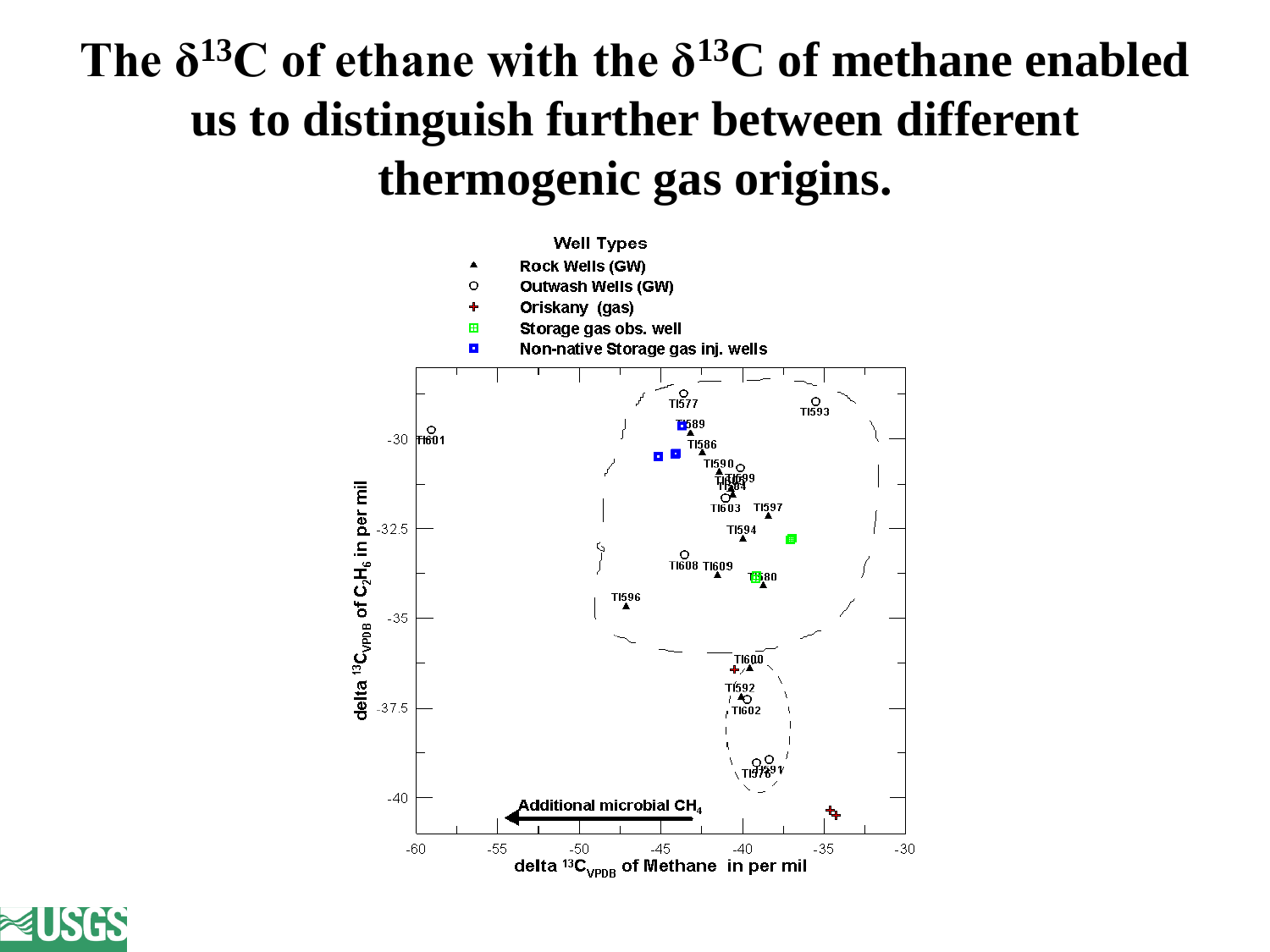#### **Location of thermogenic and microbial methane in the study area**



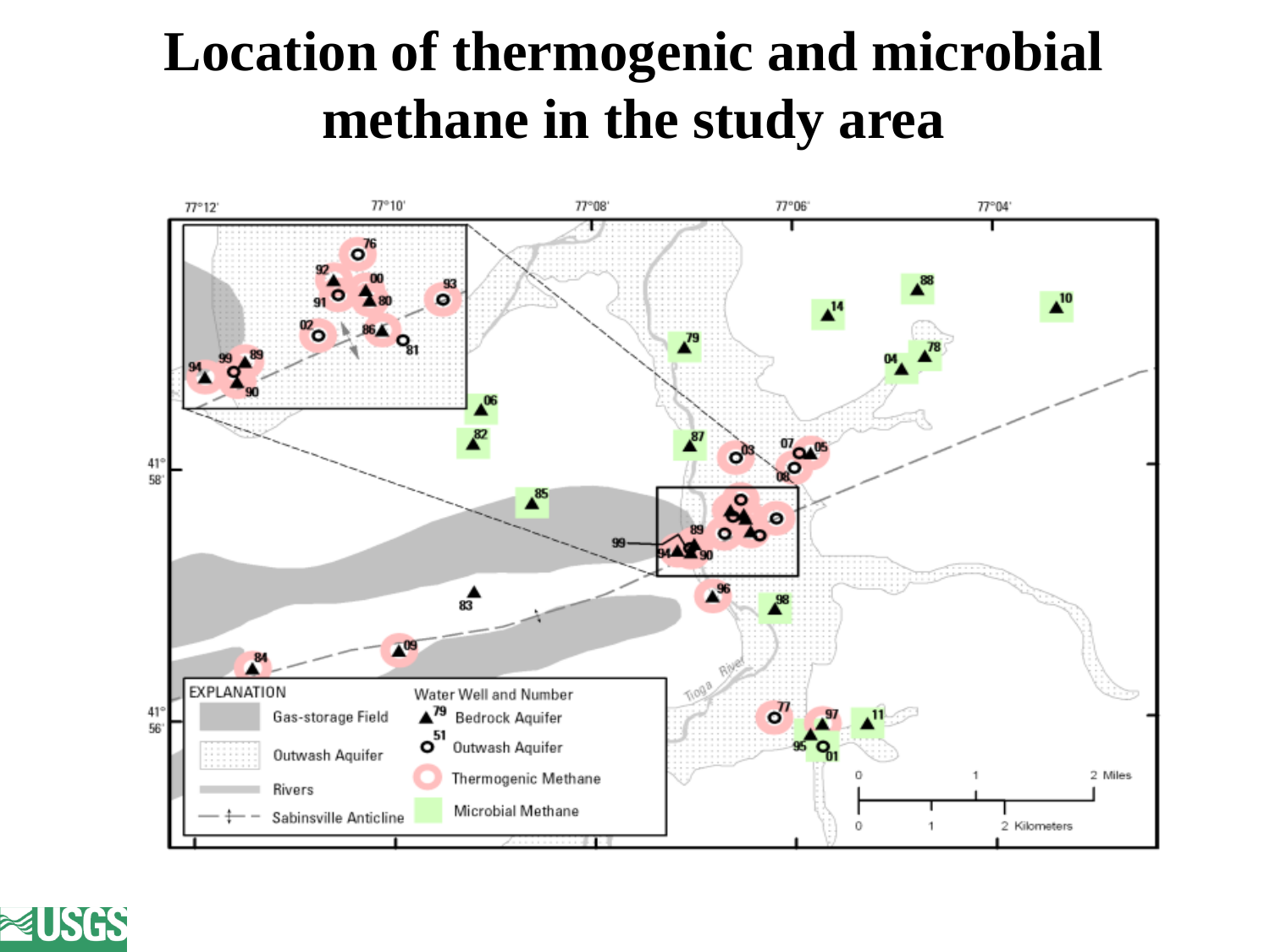## **Essential data to identify stray gas origins**

- **1. Identify possible gas sources.**
- **2. Create a baseline gas signature library.** Determine concentrations and  $\delta^{13}C - \delta^2H$  of CH<sub>4</sub>; and  $\delta^{13}C$  of higher hydrocarbons across the play from various source units.
- **3. Carry out site specific monitoring of natural gas and dissolved inorganic carbon DIC) in groundwater before (baseline), during and after drilling.** (Concentrations and  $\delta^{13}C$  -  $\delta^2H$  of CH<sub>4</sub>; and  $\delta^{13}C$  of higher hydrocarbons  $\delta^{13}C$  of DIC). Determine the source(s) of stray gas in domesticsupply wells and identify gases from major and minor gas production zones across the play.
- **4. Monitor longer-term changes** in methane presence/concentration as play develops (well density), and as the play ages (leakage from casing/grout seals) **during and following gas production (decades).**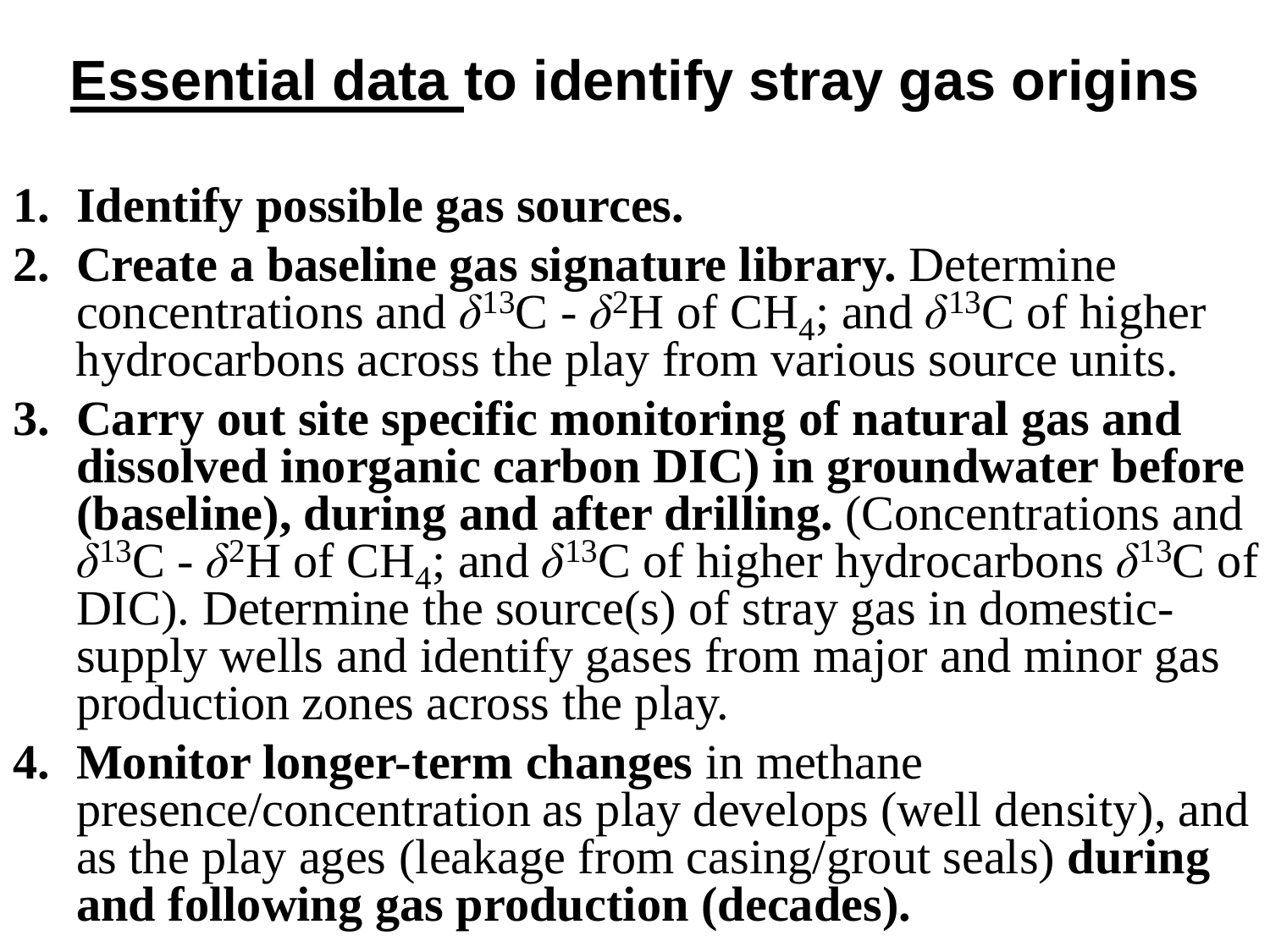





**Fred Baldassare and others, GWPC, Atlanta, GA, September 2011**